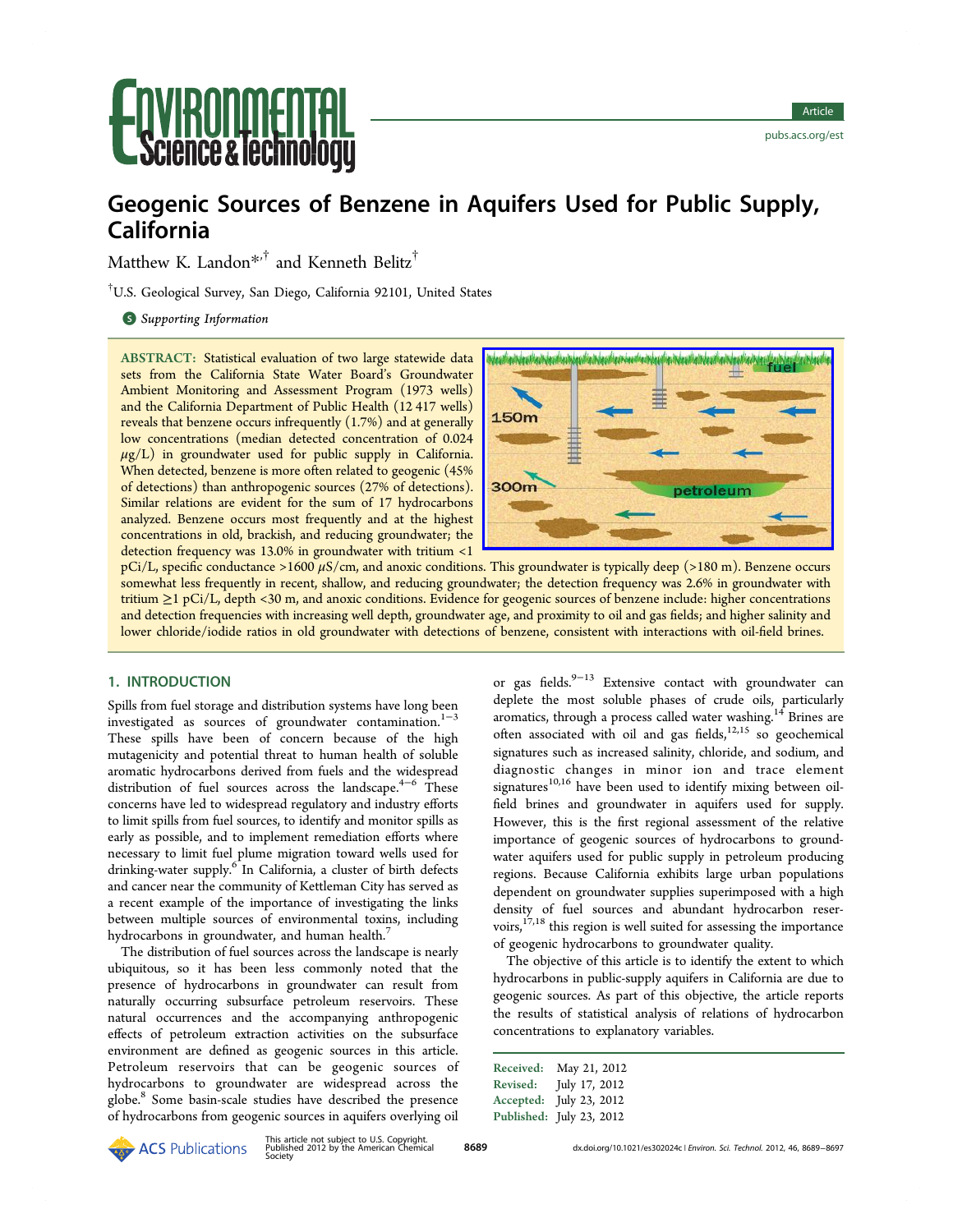#### Environmental Science & Technology Article 3 and 2008 and 2008 and 2008 and 2008 and 2008 and 2008 and 2008 and

# 2. METHODS

2.1. Data Sources. Data for this article comes from two sources: (1) data collected by the U.S. Geological Survey (USGS) as part of the California State Water Board's Groundwater Ambient Monitoring and Assessment program<br><sup>19</sup> Priority Basin Project (GAMA),<sup>20</sup> and (2) data from the California Department of Public Health (CDPH), assembled for drinking water regulatory monitoring purposes. $21$  These data sets offer complementary information. The GAMA data includes age tracers, geochemical indicators, and has low laboratory reporting levels (LRL), a median for volatile organic compounds (VOCs) of <0.06  $\mu$ g/L, at a smaller number of wells (∼2000), whereas the CDPH data has less extensive ancillary data and higher laboratory reporting levels, a median for VOCs of 0.5  $\mu$ g/L, at a larger number of wells (~12000) (Supporting Information, Additional Methods Description). This study, a partnership of the USGS Priority Basin Project and U.S. Environmental Protection Agency, includes GAMA data collected from 1973 wells during May 2004 through August 2010 (median, November 2006). CDPH data included in the study from 12 441 wells were collected between July 1984 and August 2010 (median, March 2005); > 75% of the data was from the 2000s.

GAMA data were collected using protocols $22,23$  to ensure that representative samples are collected while minimizing the potential for sample contamination. Detailed descriptions of sample collection, analysis, and quality-assurance (QA) methods and results are available.<sup>20</sup> Samples were analyzed for VOCs using purge and trap capillary-column gas chromatography/mass spectrometry (P&T GC/MS) at the USGS National Water Quality Laboratory.<sup>24</sup> Approximately 80% of the wells in the GAMA data were public-supply or other similarly constructed production wells, including those used for commercial or irrigation purposes, 10% were domestic wells, and 10% were observation wells. The CDPH database lists wells used for municipal and community drinking water supplies, and includes wells from systems classified as nontransient (such as cities, towns, and mobile-home parks) and transient (such as schools, campgrounds, and restaurants).

GAMA data were used for evaluating occurrence and distribution of hydrocarbons in California groundwater because these data were collected using spatially distributed randomized well selection in grid cells covering priority groundwater basins, low LRLs, and QA. The more extensive CDPH data, with higher method detection levels (MDLs), were used for assessing the distribution at higher concentrations and to evaluate explanatory relations identified using the GAMA data. Analytical results for VOCs reported in the CDPH data were determined using EPA methods 502.2 (P&T GC) or 524.2 (P&T GC/MS).<sup>21</sup> The differences in the methodologies, LRLs, and QA for VOC data reflect that the GAMA data were collected by a single study for the purpose of scientific assessment while the CDPH data were compiled from many different institutions and laboratories for the purpose of monitoring of public water supplies for compliance with drinking water standards. The detection frequencies based on CDPH data need to be regarded with caution because the MDLs were not always recorded in the database; the detection frequencies are reported relative to the most common MDLs.

2.2. Analytes. Because of expected low detection frequencies of fuel hydrocarbons in public-supply<br>wells,<sup>3–5,25–28</sup> this study compiled data for 17 hydrocarbons

included on standard USGS VOC analyses <sup>29</sup> (Table SI-1 of the Supporting Information) in an attempt to have sufficient data to evaluate variables explaining detections. Benzene was selected as the primary dependent variable because it is: (1) the most commonly occurring hydrocarbon in the GAMA data, (2) expected to be the most commonly detected hydrocarbon because of its physiochemical properties including a high solubility among petroleum hydrocarbons, (3) hazardous to human health, and (4) the most reliably measured hydrocarbon based on QA analysis. The sum of hydrocarbon concentrations was selected as a secondary dependent variable (Table 1) because of the common co-occurrence of multiple hydrocarbons.

| Table 1. Detection Frequencies for Benzene and Sum of |  |
|-------------------------------------------------------|--|
| Hydrocarbons in GAMA and CDPH Data <sup>a</sup>       |  |

|                                             | benzene        | sum of<br>hydrocarbons |
|---------------------------------------------|----------------|------------------------|
| CAS number                                  | $71 - 43 - 2$  |                        |
| threshold type <sup>1</sup>                 | MCL-CA         |                        |
| threshold value $(\mu g/L)$                 | 1              |                        |
| <b>GAMA</b>                                 |                |                        |
| wells                                       | 1972           | 1973                   |
| maximum LT-MDL $(\mu g/L)$                  | 0.013          |                        |
| detections at or above LT-MDL               | 33             | 53                     |
| detection frequency (LT-MDL), %             | 1.67           | 2.69                   |
| detections at or above CDPH MDL             | $\overline{4}$ |                        |
| detection frequency (CDPH MDL), %           | 0.20           |                        |
| detected concentrations, maximum, $\mu$ g/L | 78.9           | 79.8                   |
| detected concentrations, median, $\mu$ g/L  | 0.024          | 0.09                   |
| detections above threshold                  | 3              |                        |
| detection frequency above threshold, %      | 0.15           |                        |
| <b>CDPH</b>                                 |                |                        |
| wells                                       | 12417          | 12441                  |
| mode MDL, $\mu$ g/L                         | 0.5            | 0.5                    |
| detections at or above CDPH MDL             | 16             | 71                     |
| detection frequency (CDPH MDL), %           | 0.13           | 0.57                   |
| detected concentrations, maximum, $\mu$ g/L | 140            | 200                    |
| detected concentrations, median, $\mu$ g/L  | 3.45           | 0.60                   |
| detections above threshold                  | 11             |                        |
| detection frequency above threshold, %      | 0.09           |                        |

a CAS, Chemical Abstract Service; LT-MDL, long-term method detection level; MCL-CA, California Department of Public Health maximum contaminant level;  $\mu$ g/L, micrograms per liter.

2.3. Data Processing. A single analysis at each well was selected to avoid biasing the data sets to those wells having many analyses over time. About 90% of the wells sampled by GAMA were visited once. For CDPH data, the most recent concentration of each VOC and other target constituents was selected and evaluated using the QA steps described below.

Study-specific reporting levels (SRLs) for toluene, ethylbenzene, o-xylene, m- and p-xylene, and 1,2,4-trimethylbenzene were developed by the GAMA program on the basis of evaluation of blank samples that included detections of these compounds at concentrations and frequencies overlapping with environmental samples.<sup>30</sup> These SRLs were used in this study to exclude analytical results with a reasonable likelihood of being false positives; detections of SRL compounds in 290 samples were treated as nondetections (Supporting Information). Hydrocarbons other than the 5 listed above were not detected in blank samples and did not have SRLs different from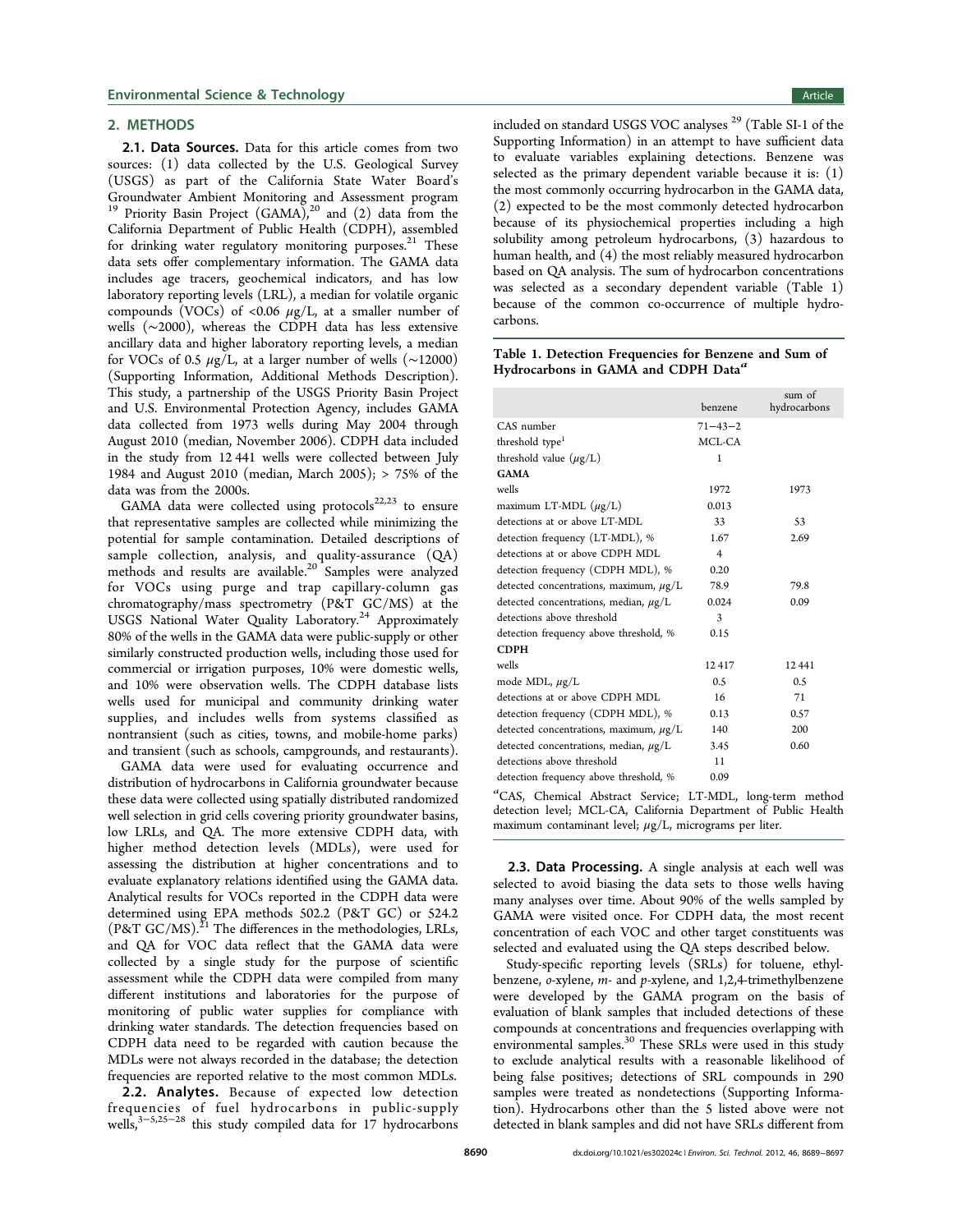#### Environmental Science & Technology Article 3 and 2008 and 2008 and 2008 and 2008 and 2008 and 2008 and 2008 and 2008 and 2008 and 2008 and 2008 and 2008 and 2008 and 2008 and 2008 and 2008 and 2008 and 2008 and 2008 and 20

LRLs (28 samples). In 25 GAMA samples, data for the 5 constituents were not screened to SRLs because of independent evidence that detections were likely to be environmental rather than sampling artifacts, including: detection of co-occurring hydrocarbons that were not censored based on detections in blanks, historical detections of hydrocarbons in that well in the CDPH database, or concentrations of the 5 constituents above SRLs.

The CDPH data are collected for regulatory purposes at thousands of wells by different individuals and laboratories, so this data cannot be rigorously evaluated for quality as can be done for the GAMA data. Following CDPH recommendations, a single detection of a constituent is not considered to represent an actual occurrence until the detection is verified by subsequent sample results. For CDPH wells with hydrocarbon detections in the most recent sample, the historical data were evaluated for previous detections. If there were previous detections, the most recent result was used to represent that well. Detections of a single constituent with no other historical detections were treated as nondetections in the most recent CDPH data to avoid false positives; results from wells with only a single analysis were retained in the CDPH data analyzed. The screening procedures resulted in apparent detections being treated as nondetections in 55 samples; 29 of these samples had a single detection of toluene only in the most recent sample. This screening was done to remove detections from the data that were not likely to represent aquifer conditions.

2.4. Explanatory Factors. Continuous potential explanatory variables (Table 2) discussed in this article include variables used in previous studies in California35−<sup>39</sup> and previous studies of VOCs.<sup>40</sup> Geographic information system analysis was done to attribute GAMA and CDPH wells with ancillary spatial data. Analyses of additional continuous and categorical variable data, including water balance, geology, depth to water table, well type, land surface elevation, and soil properties, compiled for this study did not indicate consistent relations with hydrocarbon distribution and are not discussed in this article.

GAMA data were classified on the basis of salinity, age, depth, reduction−oxidation (redox) conditions, and horizontal proximity to an oil and gas field. Detection frequencies were compared between the resulting data bins. For tritium  $(^{3}H)$ , a tracer of groundwater that was in contact with the atmosphere from above-ground nuclear testing since 1950, a threshold activity of 1 pCi/L was selected for distinguishing water that was likely to have recharged aquifers prior to 1950 (old groundwater, < 1 pCi/L) from post-1950 water (recent groundwater,  $\geq 1$  pCi/L).<sup>41–45</sup> For salinity, specific conductance (SC), an electrical proxy measure of total dissolved solids (TDS), was available at all GAMA sites, whereas TDS was not. The CDPH upper recommended secondary maximum contaminant level for SC of drinking water was used as a criteria to distinguish brackish (>1600  $\mu$ S/cm) from nonsaline  $(\leq1600 \mu\text{S/cm})$ . Well depths were classified into three bins, < 30 m, 30−180 m, and >180 m based on a bimodal relation of hydrocarbon occurrence to well depth and visual identification of possible well depth classification thresholds; these 3 bins were further simplified to a binary classification of <180 m (deep) and >180 m (shallow and intermediate) for use with other variables. Redox conditions were classified based on measured concentrations of dissolved oxygen (DO), nitrate, manganese, iron, and sulfate.<sup>46,47</sup> The redox categories of oxic, suboxic, mixed, and anoxic <sup>46</sup> were further lumped into a binary

Table 2. Spearman's  $\rho$  Correlation Test Results between Primary Continuous Explanatory Variables and Benzene<sup>a</sup>

|                                                                      | <b>GAMA</b>      | GAMA<br>old      | GAMA<br>recent   | CDPH                 |
|----------------------------------------------------------------------|------------------|------------------|------------------|----------------------|
| variable, units (reference)                                          | benzene          | benzene          | benzene          | benzene              |
| source                                                               |                  |                  |                  |                      |
| Anthropogenic                                                        |                  |                  |                  |                      |
| LUFT density, no./km <sup>2</sup> 31                                 | ns               | ns               | ns               | ns                   |
| distance to nearest LUFT, m<br>$\frac{31}{21}$                       | ns               | ns               | ns               | ns                   |
| population density, people/<br>$km^2$ <sup>32</sup>                  | ns               | ns               | ns               | ns                   |
| commercial land use, % within<br>500 m of well <sup>33</sup>         | $+^b$            | ns               | $+^b$            | ns                   |
| high intensity residential land<br>use, % within 500 m of well<br>33 | ns               | ns               | ns               | ns                   |
| urban land use, % within 500<br>m of well 33                         | ns               | ns               | ns               | ns                   |
| Geogenic                                                             |                  |                  |                  |                      |
| distance to nearest oil and gas<br>field, m <sup>18</sup>            | $-$ <sup>c</sup> | ns               | ns               | ns                   |
| receptor                                                             |                  |                  |                  |                      |
| depth to top of perforations,<br>m $bls^{20,21}$                     | ns               | ns               | ns               | ID                   |
| well depth, m bls <sup>20,21</sup>                                   | $+$ <sup>c</sup> | ns               | ns               | ID                   |
| transport                                                            |                  |                  |                  |                      |
| Age/depth indicators                                                 |                  |                  |                  |                      |
| pH, standard pH units <sup>20,21</sup>                               | ns               | ns               | ns               | $+$ <sup>c</sup>     |
| tritium, pCi/L $^{20}$                                               | $\mathbf{r}$     | ns               | ns               | ID                   |
| carbon-14, pmc <sup>20</sup>                                         | $\mathbf{r}$     | ns               | ns               | ID                   |
| Aquifer stress/aquifer<br>characteristics                            |                  |                  |                  |                      |
| CDPH well density, wells/km <sup>2</sup><br>(calculated from 21)     | ns               | ns               | ns               | ns                   |
| soil permeability, cm/hour <sup>34</sup>                             | ns               | ns               | ns               | ns                   |
| Oxidation–reduction conditions                                       |                  |                  |                  |                      |
| dissolved oxygen, mg/L                                               | $\mathcal{A}$    | $\mathcal{A}$    | ns               | ID                   |
| nitrate, mg/L as $\rm N^{20,21}$                                     | $\mathcal{A}$    | $\mathcal{A}$    | ns               | $\cdot$ <sup>d</sup> |
| manganese, $\mu\mathrm{g/L}^{20,21}$                                 | $+$ <sup>d</sup> | $+$ <sup>d</sup> | ns               | ns                   |
| iron, $\mu\text{g/L}^{20,21}$                                        | $+$ <sup>d</sup> | $+$ <sup>d</sup> | $+$ <sup>d</sup> | ns                   |

<sup>a</sup>+, significant positive correlation; -, significant inverse correlation; ns, correlation not significant; ID, insufficient data to evaluate correlation; significant correlations were determined on the basis of  $p$  values (significance level of the Spearman's test) less than the threshold value  $(\alpha)$  of 0.05; km<sup>2</sup>, square kilometers; no., number; m, meters; %, percent; LUFT, Leaky Underground Fuel Tank; pCi/L, picocuries per liter; pmc, percent modern carbon; cm, centimeters; mg/L, milligrams per liter; μg/L, micrograms per liter; bls, below land surface; N, nitrogen. <sup>b</sup>Correlations with anthropogenic source variables consistent with increasing concentrations with increasing source density and proximity. <sup>c</sup> Correlations of benzene with variables indicating increasing concentrations with proximity to oil and gas fields and greater depth and age. <sup>d</sup>Correlations of benzene with redox conditions indicating increasing concentrations with reducing groundwater.

redox classification of oxic and reducing. The reducing classification includes suboxic, mixed, and anoxic categories (Table SI-2 of the Supporting Information). On the basis of analysis of the relation between hydrocarbon occurrence and minimum distance to the nearest oil and gas field, a threshold value of 5 km was identified for binary classification.

2.5. Statistical Methods. Nonparametric rank-based methods were used for statistical analysis. These techniques are generally not affected by outliers and do not require that the data follow a normal distribution.<sup>48</sup> The significance level  $(p)$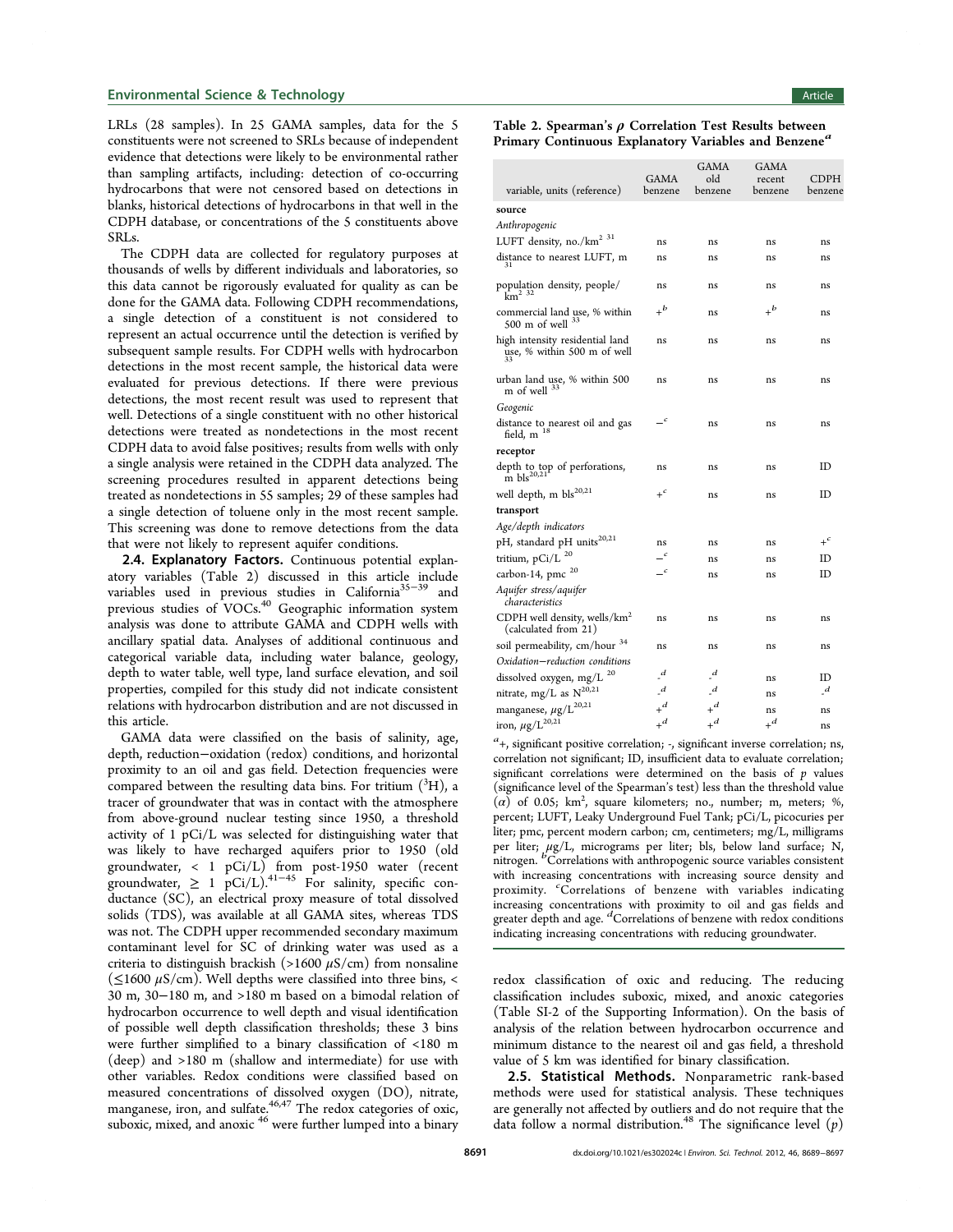# Environmental Science & Technology **Article** 2008 and 2008 and 2008 and 2008 and 2008 and 2008 and 2008 and 2008 and 2008 and 2008 and 2008 and 2008 and 2008 and 2008 and 2008 and 2008 and 2008 and 2008 and 2008 and 2008 a



Figure 1. Map showing results of analyses for benzene overlain on oil and gas fields and land use for (a) GAMA data and (b) CDPH data.

used for hypothesis testing was compared to a threshold value ( $\alpha$ ) of 5% ( $\alpha$  = 0.05) to evaluate whether the relation was statistically significant ( $p < \alpha$ ). Correlations were investigated using Spearman's method to calculate the rank-order correlation coefficient  $(\rho)$  between concentrations and continuous explanatory variables. The Wilcoxon rank-sum test was used to evaluate the differences between two groups of data.<sup>48</sup> The Kruskal−Wallis test was used to test differences among more than two groups.<sup>49</sup> A Pearson's chi-square  $(\chi^2)$ contingency table test was used to evaluate whether detection frequencies differed between classified variable bins. All statistical analysis was done using S-PLUS for Windows, version 8.1, Professional Edition (TIBCO Software Inc.).

# 3. RESULTS

Both the GAMA and CDPH data primarily represent depth zones of aquifers used for public supply across California. The median well depth was 120 m for the GAMA data and 140 m for CDPH data (Figure SI-1 of the Supporting Information). Public-supply wells are primarily at depths sufficient to protect the wells from surface contamination and are located in or near the communities that they serve. The GAMA data are primarily collected from randomized spatially distributed wells across entire groundwater basins and are not always located in or near communities, as CDPH wells generally are. These differences in the spatial distribution of wells result in significant differences in well depth and urban land use between the GAMA and CDPH data. Well depths were significantly greater for CDPH data than for GAMA data (Wilcoxon test statistic  $Z =$  $-36.3428$ ,  $p < 0.0001$ ); similarly urban land use was significantly greater for CDPH data than for GAMA data

(Wilcoxon test statistic  $Z = 16.6783$ ,  $p < 0.0001$ ; Figure SI-2 of the Supporting Information).

Shallower aquifer zones above those primarily used for public supply are not directly assessed in this article with the exception of a limited number of GAMA wells within these shallower zones. Hydrocarbons derived from surficial anthropogenic sources are likely to be detected more frequently in these shallower aquifer zones.

3.1. Hydrocarbon Occurrence. Detection frequencies and concentrations of hydrocarbons were low in public-supply aquifers of California. Benzene was the most frequently detected hydrocarbon, at about 1.7%, in the GAMA data (Table 1). Fifteen other hydrocarbons were detected in the GAMA data at frequencies ≤1.0% (Table SI-1 of the Supporting Information). One or more hydrocarbons were detected in 2.7% of GAMA samples. Spatial-weighting of the data could result in slight changes in the raw detection frequencies reported here; however, raw estimates rarely fall outside of the 90% confidence intervals of spatially weighted estimates.<sup>50</sup> The median detected concentration was 0.024  $\mu$ g/ L for benzene and 0.09  $\mu$ g/L for sum of hydrocarbons (Table 1). Three wells in the GAMA data had concentrations of any hydrocarbon above a regulatory threshold, a frequency of detection above thresholds of 0.15%; these wells had benzene concentrations above the California Maximum Contaminant Level (MCL) of 1.0  $\mu$ g/L and were located in the southwestern portion of the Central Valley (part A of Figure 1). Benzene detections were widely distributed across California but were especially prevalent in parts of the Central Valley and Southern California. These areas exhibit both oil and gas fields and extensive urban land use.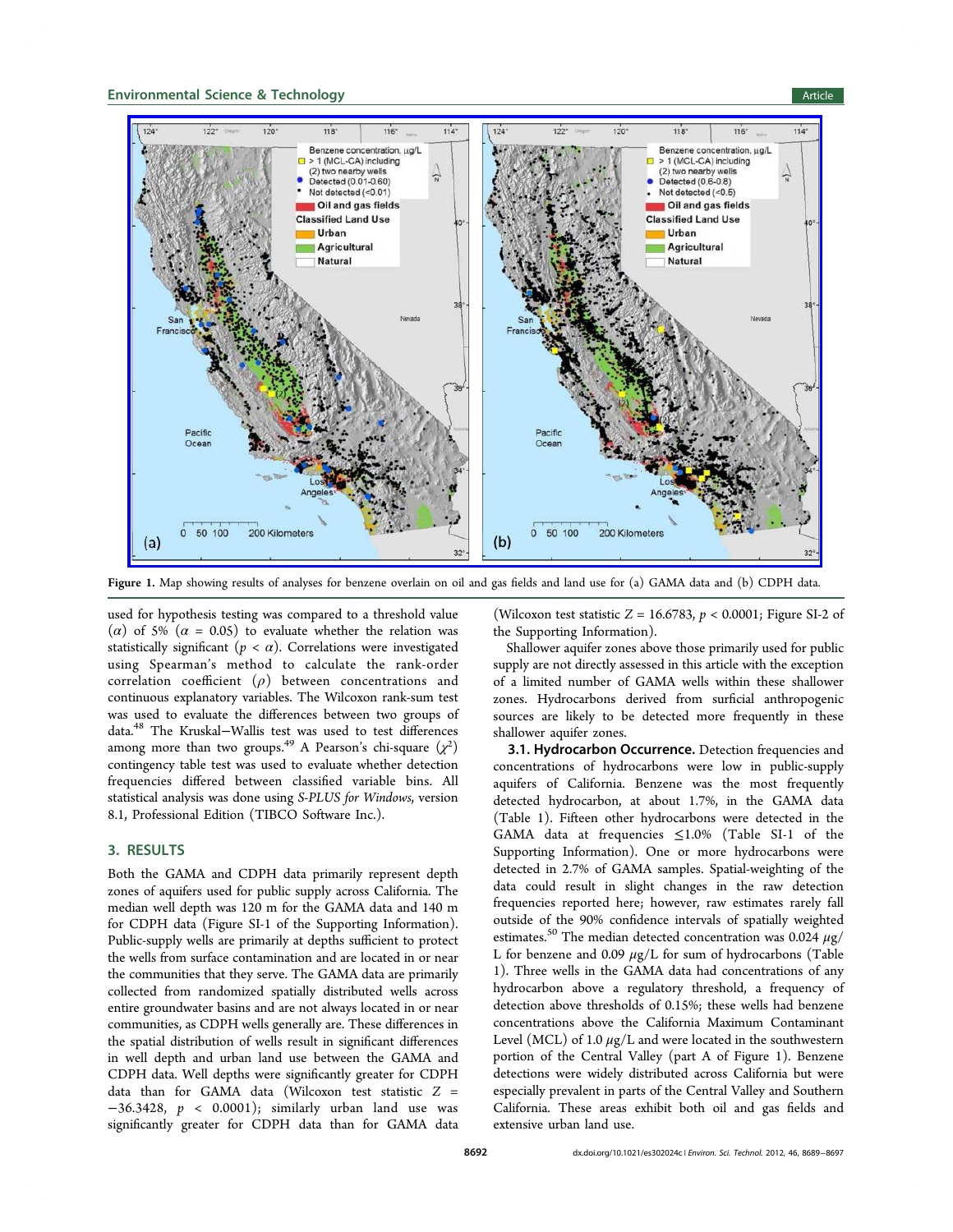CDPH MDLs were 2−100 (median 20) times higher than the GAMA long-term MDLs; consequently, detection frequencies for the CDPH data were lower than for the GAMA data. However, when GAMA data were censored to the most common MDLs of the CDPH data, detection frequencies of hydrocarbons for the GAMA data were generally similar to those in the CDPH data (Tables 1 and SI-1 of the Supporting Information). Detected concentrations in the CDPH data were higher than in the GAMA data reflecting higher MDLs and sample numbers about 10 times larger for CDPH, but the frequency of detections above regulatory thresholds were similar for both data sets (<0.2%, Table 1). In the CDPH data, two hydrocarbons were detected above regulatory thresholds: benzene (0.09% detection frequency above threshold, 11 wells) and toluene (0.01%, 1 well). CDPH wells with benzene concentrations above the MCL were primarily located in inland Southern California, the southern Central Valley, and Central California coastal areas, similar to the distribution of detections in the GAMA data (part B of Figure 1).

3.2. Relation to Explanatory Factors. Concentrations of benzene and sum of hydrocarbons are correlated with each other ( $\rho = 0.78$ ,  $p < 0.0001$ ) and with the same explanatory variables in nearly all cases (Tables 2 and SI-3 of the Supporting Information). Two or more hydrocarbons were detected in 70% of GAMA samples in which any hydrocarbon was detected.

3.2.1. GAMA Data. Benzene concentration is positively correlated with well depth and negatively correlated with <sup>3</sup>H and carbon-14  $(^{14}C)$  values (Table 2), contrary to expectations if benzene is assumed to be derived from anthropogenic sources. Moreover, samples of old groundwater  $({}^{3}H< Ipci/L)$ had a significantly ( $\chi^2$  = 6.6834,  $p$  = 0.0097) higher detection frequency, 2.8%, than samples of recent groundwater, with 1.1% (part A of Figure 2). Benzene detections exhibited a bimodal relation with respect to well depth, with significantly  $(\chi^2$  =13.6933,  $p = 0.0011$ ) higher detection frequencies for wells <30 m of 3.13%, and >180 m of 3.92%, than for wells with intermediate depths of 30−180 m, with 1.1% (part B of Figure 2). This bimodal relation is consistent with dual benzene sources located in proximity to both deep and shallow groundwater .

Detection frequencies of benzene are highest in groundwater that is brackish, old, and reducing (13.0%) or nonsaline, old, deep, and reducing (8.2%)(Figures SI-3 and SI-4 of the Supporting Information); similar results occurred for sum of hydrocarbons (Table SI-4 of the Supporting Information). Among brackish groundwater, benzene was only detected in samples that are old and reducing, not samples that are recent or oxic. The detection of benzene in brackish, old, and reducing groundwater spanned a range of depths. In contrast, among nonsaline groundwater, including depth as a classification criterion helped to organize the data into bins having higher detection frequencies than for the entire GAMA data (1.7%). Detection frequencies are always higher for samples that are deep rather than shallow or intermediate. This is also true for samples that are reducing rather than oxic, independent of all combinations of age and other variables.

Higher concentrations and detection frequencies of benzene (and hydrocarbons) in old groundwater are associated with increasing proximity to oil and gas fields. Among old groundwater samples, this relation can best be observed as an inverse correlation between concentrations of hydrocarbons and the minimum distance to the nearest oil and gas field



Figure 2. Detection frequency of benzene in GAMA data categorized by: (a) <sup>3</sup> H, (b) well depth, and (c) in old groundwater samples, proximity to nearest oil and gas field.

(Table SI-3 of the Supporting Information). Among old GAMA samples, benzene detection frequency is significantly higher  $(\chi^2)$  $= 5.6641$ ,  $p = 0.0173$ ) in wells <5 km from oil and gas fields (7.7%) than in wells  $\geq$ 5 km away (2.3%) (part C of Figure 2). For nearly all depth and redox combinations in GAMA old data, benzene and hydrocarbon detection frequencies were higher for wells <5 km from oil or gas fields than for wells  $\geq$ 5 km away (Table SI-4 of the Supporting Information). Significant correlations of hydrocarbon concentrations with 14C (inverse) and depth to top of perforations (positive) indicate higher concentrations in older and deeper water. These correlations are consistent with interactions with geogenic sources of petroleum.

Independent geochemical evidence supports the interpretation that detections of benzene and hydrocarbons in old groundwater are related to interactions with oil-field brines associated with geogenic petroleum sources. SC was significantly higher for old groundwater with benzene detections than for old groundwater without benzene detections and recent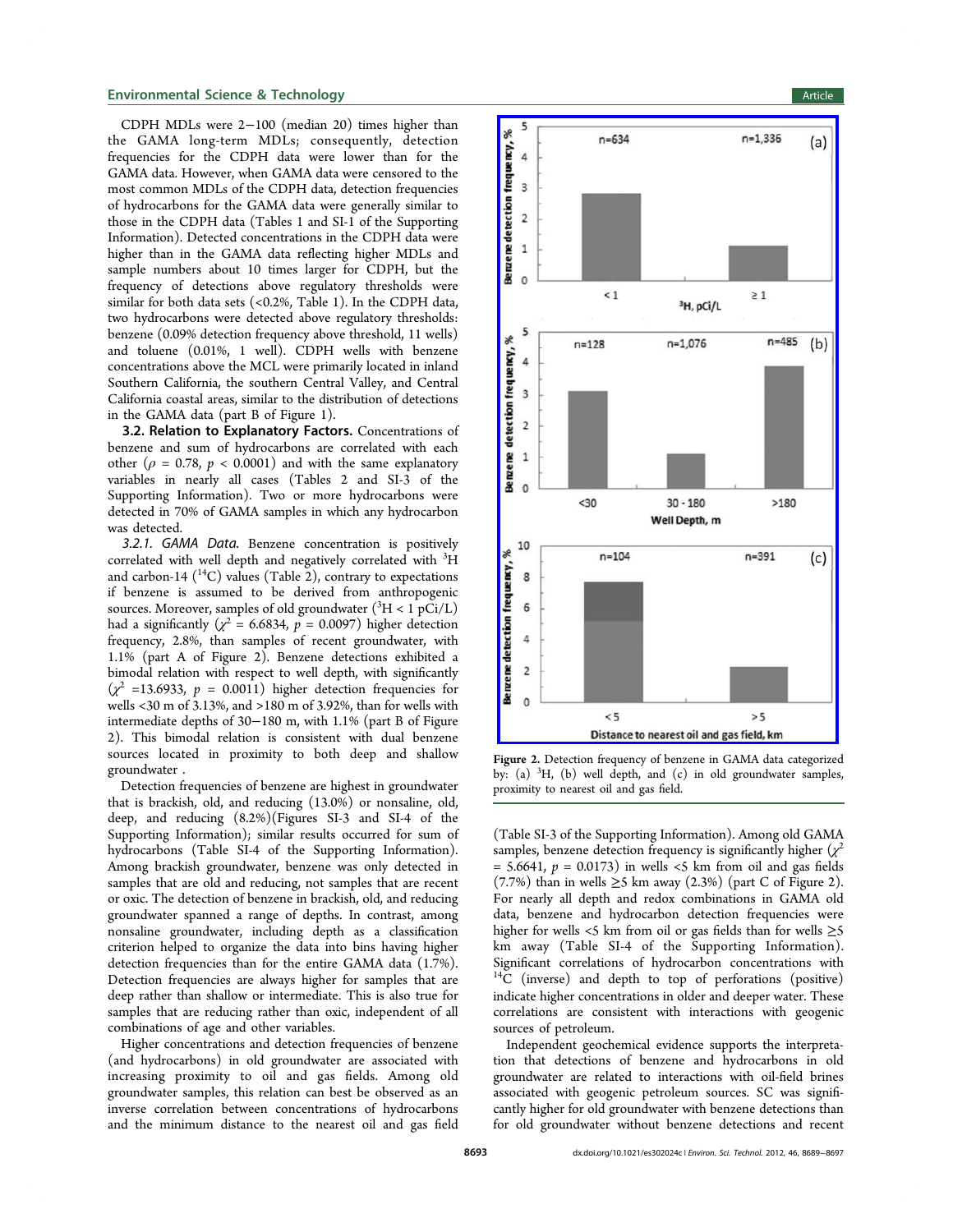# Environmental Science & Technology Article 3. And The Science & Technology Article 3. Article



Figure 3. Graph of chloride and chloride/iodide for GAMA data relative to seawater and oil-field brine end-members<sup>10,51</sup> and approximate mixing curves with native freshwater.

groundwater with and without benzene detections (Kruskal− Wallis  $\chi^2$  = 11.6493, p = 0.0087) (Figure SI-5 of the Supporting Information). Use of geochemical approaches to distinguish sources of salinity in near-coastal aquifers<sup>10,51</sup> and parts of the Central Valley<sup>16</sup> indicate that groundwater impacted by oil-field brines generally have lower molar ratios of chloride to iodide (Cl/I) than groundwater impacted by mixing with seawater. Most old groundwater with benzene detections has Cl/I ratios more similar to southern California oil-field brines than seawater (Figure 3). Old groundwater samples with benzene detections that plot along hypothetical mixing lines between oil-field brine and native nonsaline groundwater samples are located <5 km from an oil or gas field. In contrast, recent groundwater samples with benzene detections have lower Cl and higher Cl/I, consistent with native groundwater (Figure 3). A few samples of old groundwater with benzene detections had Cl and Cl/I that are consistent with mixing of three endmembers: oil-field brines, seawater, and native fresh groundwater. These samples were located in a variety of environments. The processes explaining hydrocarbon presence in these samples may be complex but could include mobilization of hydrocarbons from organic-rich sediments<sup>52–54</sup> and inhibition of hydrocarbon degradation in brackish or saline environments<sup>55,56</sup> that may be regional groundwater discharge areas.

The three highest benzene concentrations of 2.8, 7.0, and 79.8 μg/L detected in the GAMA data occurred in old and reducing groundwater from wells located in the southwestern San Joaquin Valley. These wells were located <5 km from mapped oil and gas fields.

3.2.2. CDPH Data. Relations between benzene concentrations and explanatory variables identified from analysis of the CDPH data are congruent with the relations evident from the GAMA data. The higher LRLs and low frequency of occurrence of hydrocarbons in the CDPH data diminishes their use to discern relations to explanatory variables. Moreover, some important variables such as age tracers and perforation depth were infrequent or absent from the CDPH data. Nevertheless, significant relations of benzene to pH, nitrate, and oil and gas field proximity in the CDPH data were consistent with relations

of hydrocarbons to geogenic petroleum sources identified from

analysis of the GAMA data. The positive correlation of pH and benzene in the CDPH data (Table 2) is consistent with greater occurrence of benzene in old and deep water than in other groundwater. Further analysis indicated that the relation between benzene and pH is bimodal, with a significantly different detection frequency for waters with pH  $\geq 8$  of 0.27% and pH < 7 of 0.17%, and pH of 7−7.9 of 0.06% (contingency table test  $\chi^2$  = 7.5794, p = 0.0226, part A of Figure SI-6 of the Supporting Information). Usually pH increases from recharge at the water table to greater depths in a groundwater flow system with increasing residence time as a result of interactions of groundwater with aquifer materials, particularly mineral dissolution.<sup>57,58</sup> These expected relations</sup> were evident in the GAMA data, with pH increasing with groundwater age (negative correlation with  ${}^{3}\text{H}$  and  ${}^{14}\text{C}$ ) and well depth (positive correlation) (Table SI-5 of the Supporting Information). These relations suggest that increasing pH is a surrogate for increasing groundwater age and depth in the CDPH database. Benzene is also significantly negatively correlated with nitrate concentration in the CDPH data, consistent with greater occurrence of benzene in reducing groundwater, as identified from GAMA data.

Hydrocarbon concentrations were significantly negatively correlated with distance to oil and gas fields ( $\rho = 0.0175$ ,  $p =$ 0.0477), and the detection frequency of benzene in wells <5 km from oil and gas fields of 0.30% was significantly higher (contingency table test  $\chi^2$  = 5.0402,  $p$  = 0.0248) than the 0.09% in wells ≥5 km away (part B of Figure SI-6 of the Supporting Information). This relation to oil and gas field proximity in the CDPH data is consistent with observations using the GAMA data.

# 4. DISCUSSION AND CONCLUSIONS

This study assesses the sources of benzene and other hydrocarbons present in aquifers used for public supply in California. Analysis of groundwater data sets yields evidence that geogenic sources likely explain many of the detections of hydrocarbons in public-supply wells in California. Previous large-scale assessments of hydrocarbons in groundwater have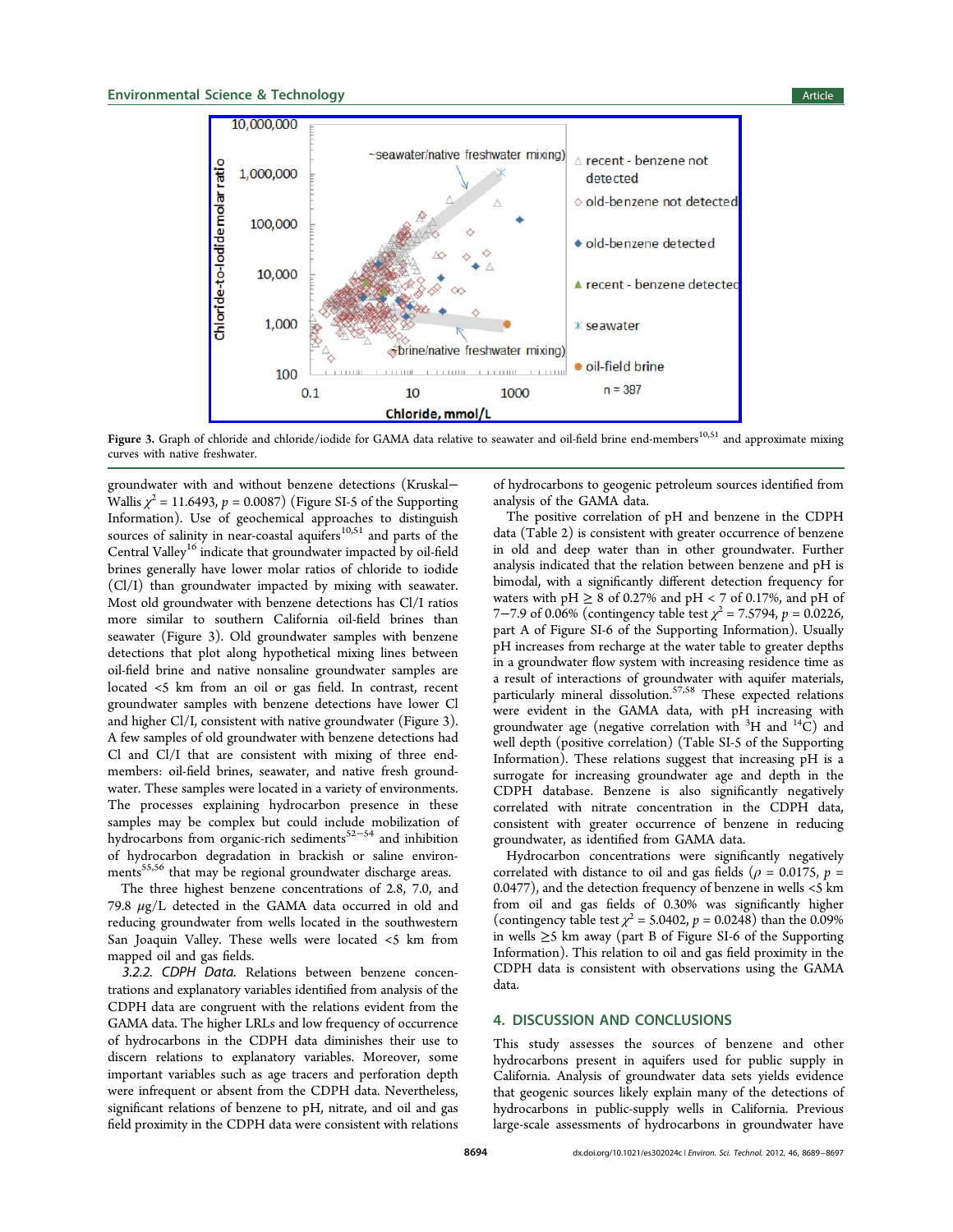# Environmental Science & Technology Article 3 and 2008 and 2008 and 2008 and 2008 and 2008 and 2008 and 2008 and 2008 and 2008 and 2008 and 2008 and 2008 and 2008 and 2008 and 2008 and 2008 and 2008 and 2008 and 2008 and 20

focused on shallow groundwater more likely to be impacted by near-surface anthropogenic sources than deeper aquifers used<br>for public supply.<sup>1−3,40</sup> The results of this study augment these previous studies, which indicated the importance of anthropogenic sources of hydrocarbons as a source of contamination of shallow groundwater. Although the variables explaining their occurrence are not the subject of this article, a minority of detections of hydrocarbons in public-supply wells occur in recent and shallow groundwater, and these detections are likely to reflect effects of surficial anthropogenic sources. The results of this study deepen the understanding of the occurrence of hydrocarbons in groundwater within a 3D context that includes the concept that geogenic petroleum in deep and old groundwater may represent sources of contamination in addition to anthropogenic sources at the land surface.

There are multiple lines of evidence suggesting some detections of hydrocarbons in California public-supply aquifers are related to geogenic rather than anthropogenic sources. First, benzene and hydrocarbon concentrations in the GAMA data are positively correlated with well depth and groundwater age and have higher detection frequencies in old  $(^{3}H < 1$  pCi/L) groundwater and deep wells (well depth >180 m) compared with other samples. Second, benzene concentrations and detection frequencies in old groundwater are correlated with proximity to oil or gas fields, and the sum of hydrocarbon concentrations and detection frequencies showed similar correlations. Third, salinity and Cl/I ratios in samples with detections of benzene and hydrocarbons in old groundwater indicate interaction with oil-field brines. Fourth, in the CDPH data, increasing benzene concentrations and detection frequencies are related to increasing pH, which is a surrogate for increasing groundwater age and depth (with limited CDPH data).

The mechanisms by which geogenic benzene occurs in old groundwater are difficult to discern. Hydrocarbons could be transported by advective/dispersive processes from geogenic sources to wells in aquifers used for public supply. Alternatively, wells drilled to the depth of petroleum fields could provide vertical preferential pathways for contaminant movement to public-supply aquifers. Anthropogenic influences could include poorly completed, damaged, or abandoned hydrocarbon or water wells that allow vertical preferential flow of natural gas or hydrocarbon-bearing fluids between stratigraphic layers.<sup>9</sup> In addition, changes in aquifer pressures as a result of oil-field engineering and recovery operations or fresh groundwater withdrawals for water supply could induce movement of brine and geogenic hydrocarbons to supply wells.10,12 The data available in this study are not sufficient to evaluate the relative importance of these processes.

The presence of hydrocarbons in old groundwater that is not in proximity to oil and gas fields could reflect other sources of geogenic hydrocarbons or contamination of monitoring wells during drilling or well installation. The oil or gas field data map economically productive fields. Noneconomic or unknown geogenic petroleum sources could occur and contribute hydrocarbons to old groundwater. Benzene was detected in some monitoring wells in methanogenic, high salinity, playa, or coastal wetland environments in which mobilization of some hydrocarbons from organic matter in the subsurface is possible.52−<sup>54</sup> Detections of benzene in monitoring wells could also result from contamination introduced during drilling and well installation.

The higher detection frequency of hydrocarbons in brackish groundwater relative to other settings could reflect several factors. Old groundwater containing hydrocarbons may be brackish because brines are commonly associated with petroleum reservoirs.12,15 High salinity may inhibit microbial activity in some environments;<sup>55,56</sup> however, the effect of salinity on hydrocarbon degradation rates depends upon many variables including whether indigenous microbial communities have adapted to the brackish environment.59−<sup>61</sup>

Occurrence of hydrocarbons in California groundwater used for public supply is relatively infrequent and is more commonly related to geogenic rather than anthropogenic sources. Detection frequencies of benzene are highest in brackish, old, reducing (13.0%) groundwater located <5 km from oil and gas fields (20.0%); detection frequencies are also high in nonsaline, old, deep, and reducing  $(8.2\%)$  groundwater located <5 km of oil and gas fields (15.4%). The hydrocarbons detected in these environments are likely to be geogenic. The relative importance of geogenic sources of hydrocarbons to the environment in California indicated by this study is consistent with air quality studies in Southern California, which have noted that geogenic emissions from oil-field seeps are important sources of methane and hydrocarbons to the atmosphere. $62,63$  In comparison with detections in old, deep, and reducing groundwater, the detection frequency among GAMA samples of recent age was 1.1%; among GAMA samples of recent, shallow, and reducing groundwater, the detection frequency was 2.6% (Table SI-4 of the Supporting Information). Detections in the latter environment are likely to be anthropogenic. As a fraction of all benzene detections in the GAMA data, geogenic sources account for about 45% and anthropogenic sources may account for 27% of benzene detections; the remaining detections (28%) may be either geogenic, anthropogenic, or reflect a mixture of sources.

#### ■ ASSOCIATED CONTENT

## **6** Supporting Information

Additional information as noted in the text. This material is available free of charge via the Internet at http://pubs.acs.org.

# ■ AUTHOR INFORMATION

#### Corresponding Author

\*E-mail: landon@usgs.gov, phone: 619-225-6109, fax: 619-225- 6101.

# **Notes**

The authors declare no competing financial interest.

#### ■ ACKNOWLEDGMENTS

This study was funded by the U.S. Environmental Protection Agency, Office of Research and Development under interagency agreement DW-14-95779601-0. This study was coordinated with the California GAMA program, funded by State bonds administered by the California State Water Resources Control Board; we thank the well owners who allowed the USGS to collect samples and personnel who collected and managed the data. The use of brand names in the manuscript is for identification purposes only and does not imply endorsement by the U.S. Government.

#### ■ REFERENCES

(1) Rice, D. W.; Grose, R. D.; Michaelsen, J. C.; Dooher, B.; MacQueen, D. H.; Cullen, S. J.; Kastenburg, W. E.; Everett, L. G.; Marino, M. A. California Leaking Underground Fuel Tank (LUFT) Historical Case Analyses; UCRL-AR-122207; Lawrence Livermore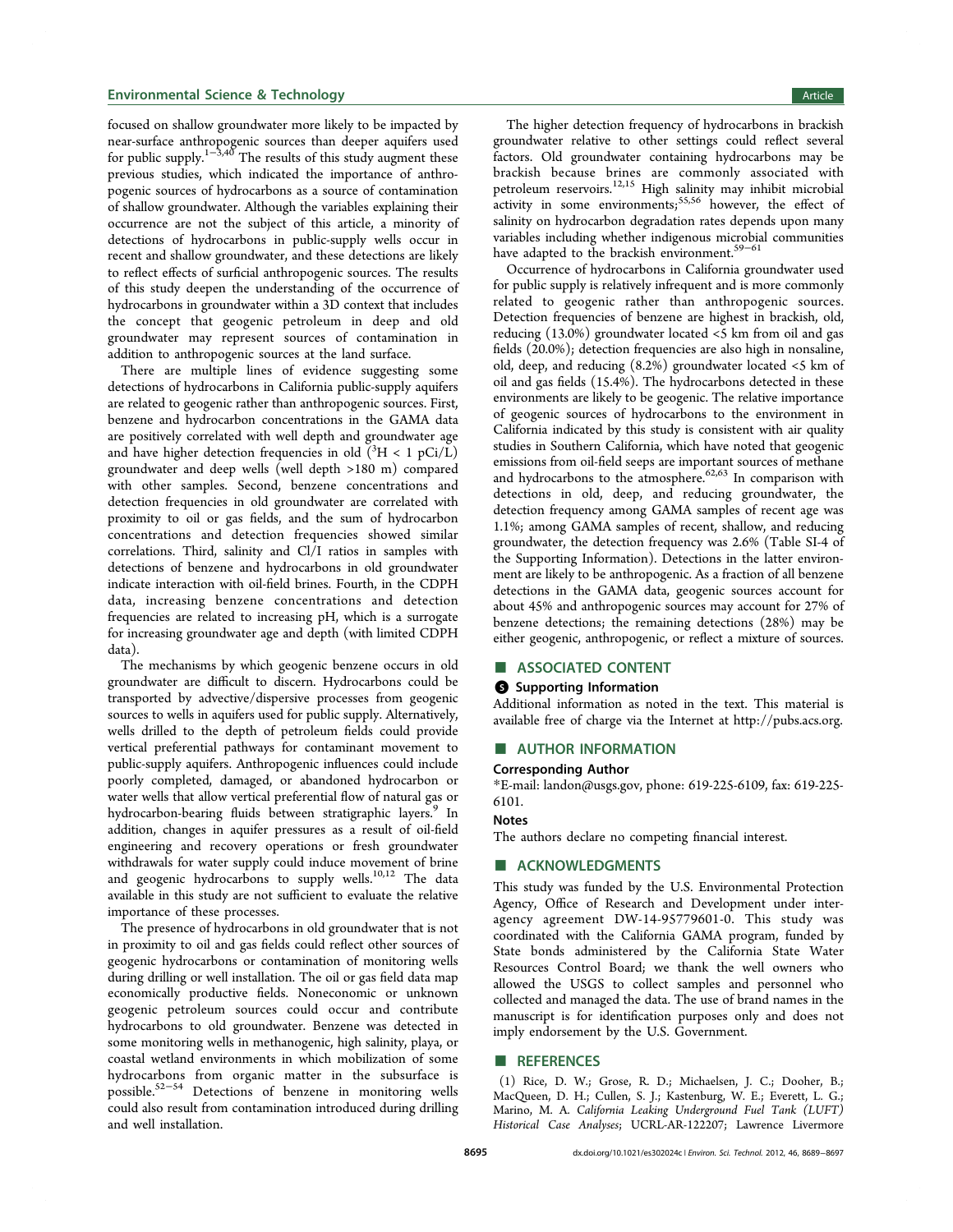#### Environmental Science & Technology Article 3 and 2008 and 2008 and 2008 and 2008 and 2008 and 2008 and 2008 and

National Laboratory, submitted to the California State Water Resources Control Board, 1995.

(2) Shih, T.; Rong, Y.; Harmon, T.; Suffet, M. Evaluation of the impact of fuel hydrocarbons and oxygenates on groundwater resources. Environ. Sci. Technol. 2004, 38 (1), 42−48.

(3) Zogorski, J. S.; Carter, J. M.; Ivahnenko, Tamara; Lapham, W. W.; Moran, M. J.; Rowe, B. L.; Squillace, P. J.; Toccalino, P. L. Volatile Organic Compounds in the Nation's Ground Water and Drinking-Water Supply Wells; U.S. Geological Survey Circular 1292; U.S. Geological Survey, Reston, VA, 2006.

(4) Hadley, P. W.; Armstrong, R. Where's the benzene? − Examining California ground-water quality surveys. Ground Water 1991, 29 (1), 35−40.

(5) Williams, P.; Benton, L.; Warmerdam, J.; Sheehan, P. Comparative risk analysis of six volatile organic compounds in California drinking water. Environ. Sci. Technol. 2002, 36 (1), 74−81.

(6) U.S. Environmental Protection Agency. Underground Storage Tanks. 2011. Website accessed December 8, 2011 at: http://www.epa. gov/OUST/index.htm.

(7) Adams, L. S.; Horton, M. B. Investigation of Birth Defects and Community Exposures in Kettleman City, CA. California Environmental Protection Agency and California Department of Public Health: Sacramento, CA, December 2010.

(8) U.S. Geological Survey. World Petroleum Assessment 2000; Fact Sheet FS-062−03; U.S. Geological Survey: Reston, VA, 2003. Accessed December 1, 2011 at: http://pubs.usgs.gov/fs/fs-062-03/.

(9) Chilingar, G. V.; Endres, B. Environmental hazards posed by the Los Angeles Basin urban oilfields: An historical perspective of lessons learned. Environ. Geol. 2005, 47, 302−317, DOI: 10.1007/s00254-004- 1159-0.

(10) Izbicki, J. A.; Christensen, A. H.; Newhouse, M. W.; Aiken, G. R. Inorganic, isotopic, and organic composition of high-chloride water from wells in a coastal southern California aquifer. Appl. Geochem. 2005, 20, 1496−1517.

(11) Edet, A. Characterization of groundwater contamination using factor analysis in the Niger Delta (Nigeria). J. Hydrol. Engineering 2009, 14 (11), 1255−1261.

(12) Ma, J.; Pan, F.; He, J.; Chen, L.; Fu, S.; Jia, B. Petroleum pollution and evolution of water quality in the Malian River Basin of the Longdong Loess Plateau, Northwestern China. Environ. Earth Sci. 2011, 66, 7, 1769−1782 .

(13) Wang, Z.; Wu, Q.; Zhang, Y.; Cheng, J. Confined groundwater pollution mechanism and vulnerability assessment in oilfields, North China. Environ. Earth Sci. 2011, 64, 1547−1553.

(14) Lafargue, E.; Barker, C. Effect of water washing on crude-oil compositions. AAPG Bull. 1988, 72, 263−276.

(15) McCormack, P.; Jones, P.; Hetheridge, M. J.; Rowland, S. J. Analysis of oilfield produced waters and production chemicals by electrospray ionization multi-stage mass spectrometry. Water Res. 2001, 35 (15), 3567−3578.

(16) Izbicki, J. A.; Metzger, L. F.; McPherson, K. R.; Everett, R. R.; Bennett, G. L. Sources of High-Chloride Water to Wells, Eastern San Joaquin Ground-Water Subbasin, California; Open-File Report 2006− 1309; U.S. Geological Survey: Reston, VA, 2006. Available online at: http://pubs.er.usgs.gov/usgspubs/ofr/ofr20061309.

(17) Belitz, K.; Dubrovsky, N. M.; Burow, K. R.; Jurgens, B. C.; Johnson, T. D. Framework for a ground-water quality monitoring and assessment program for California; Water-Resources Investigations Report 03−4166; U.S. Geological Survey: Reston, VA, 2003.

(18) California Division of Oil, Gas, and Geothermal Resources. Oil and Gas Fields; California Department of Conservation: Sacramento, CA, 2006.

(19) California State Water Resources Control Board. GAMA Groundwater Ambient Monitoring and Assessment Program; 2011, Website, accessed July 29, 2011 at: http://www.swrcb.ca.gov/gama.

(20) U.S. Geological Survey. California Groundwater Ambient Monitoring and Assessment Program, Priority Basin Project, Publications; 2011, Website accessed December 8, 2011 at: http://ca.water.usgs. gov/gama/.

(21) California Department of Public Health, Drinking Water Program; 2011, Website accessed September 7, 2011 at: http:// www.cdph.ca.gov/programs/Pages/DWP.aspx.

(22) Koterba, M. T.; Wilde, F. D.; Lapham, W. W. Ground-water data-collection protocols and procedures for the National Water-Quality Assessment Program-collection and documentation of water-quality samples and related data; Open-File Report 95−399; U.S. Geological Survey: Reston, VA, 1995.

(23) U.S. Geological Survey. National field manual for the collection of water-quality data; Techniques of Water-Resources Investigations Book 9, ch. A1-A9; U.S. Geological Survey, Reston, VA, variously dated. Accessed online 10 Jun 2009 at http://pubs.water.usgs.gov/ twri9A.

(24) Connor, B. F.; Rose, D. L.; Noriega, M. C.; Murtagh, L. K.; Abney, S. R. Methods of analysis by the U.S. Geological Survey National Water Quality Laboratory-Determination of 86 volatile organic compounds in water gas chromatography/mass spectrometry, including detections less than reporting limits; Open-File Report 97−829; U.S. Geological Survey: Reston, VA,1998.

(25) Landon, M. K.; Belitz, K.; Jurgens, B. C.; Kulongoski, J. T.; Johnson, T. D. Status and understanding of groundwater quality in the Central−Eastside San Joaquin Basin, 2006: California GAMA Priority Basin project; Scientific Investigations Report 2009−5266; U.S. Geological Survey: Reston, VA, 2010.

(26) Kulongoski, J. T.; Belitz, K.; Landon, M. K.; Farrar, C. Status and understanding of groundwater quality in the North San Francisco Bay groundwater basins, 2004-California GAMA Priority Basin Project; Scientific Investigations Report 2010−5089; U.S. Geological Survey: Reston, VA, 2010.

(27) Bennett, G. L.; Fram, M. S.; Belitz, K. Status and understanding of groundwater quality in the Southern, Middle, and Northern Sacramento Valley study units, 2005-08-California GAMA Priority Basin Project; Scientific Investigations Report 2011−5002; U.S. Geological Survey: Reston, VA, 2011.

(28) Burton, C. A.; Montrella, J.; Landon, M. K.; Belitz, K. Status and understanding of groundwater quality in the Santa Clara River Valley, 2007-California GAMA Priority Basin Project; Scientific Investigations Report 2011−5052; U.S. Geological Survey: Reston, VA, 2011.

(29) Bender, D. A.; Zogorski, J. S.; Halde, M. J.; Rowe, B. L. Selection procedure and salient information for volatile organic compounds emphasized in the National Water-Quality Assessment Program; Open-File Report 99−182; U.S. Geological Survey: Reston, VA, 1999.

(30) Fram, M. S.; Olsen, L. D.; Belitz, K. Review of Volatile Organic Compound Blank Data Collected for the California Groundwater Ambient Monitoring and Assessment (GAMA) Program, May 2004 − October 2009; Scientific Investigations Report 2012−5139; U.S. Geological Survey: Reston, VA, in press.

(31) California State Water Resources Control Board. Geographic Environmental Information Management System GeoTracker (GEIMS) Leaking Underground Fuel/Storage Tank database (LUFT) [digital data]; 2011, Website, accessed November 18, 2011 at: http:// geotracker.waterboards.ca.gov/data\_download.asp.

(32) California Department of Finance, Demographic Research Unit. 1970−1980−1990−2000 Comparability File, digital dataset of US CENSUS data normalized to the 1990 tract boundaries for the State of California; 2000, Website accessed April 19, 2004 at: http://www.dof. ca.gov/html/demograp/scdc%5Fproducts.htm.

(33) Nakagaki, N.; Price, C. V.; Falcone, J. A.; Hitt, K. J.; Ruddy, B. C. Enhanced National Land Cover Data 1992 (NLCDe 92); U.S. Geological Survey: Reston, VA, 2007. Raster digital data, available online at: http://water.usgs.gov/lookup/getspatial?nlcde92.

(34) U.S. Department of Agriculture (USDA). STATSGO, state soil survey geographic data base ARC/INFO 7.0 coverage, UNIX; USDA: Forth Worth, TX, 1994.[CD-ROM].

(35) Jurgens, B. C.; Fram, M. S.; Belitz, K.; Burow, K. R.; Landon, M. K. Effects of Groundwater Development on Uranium: Central Valley, California, USA. Ground Water 2010, 48, 913−928, DOI: 10.1111/ j.1745-6584.2009.00635.x.